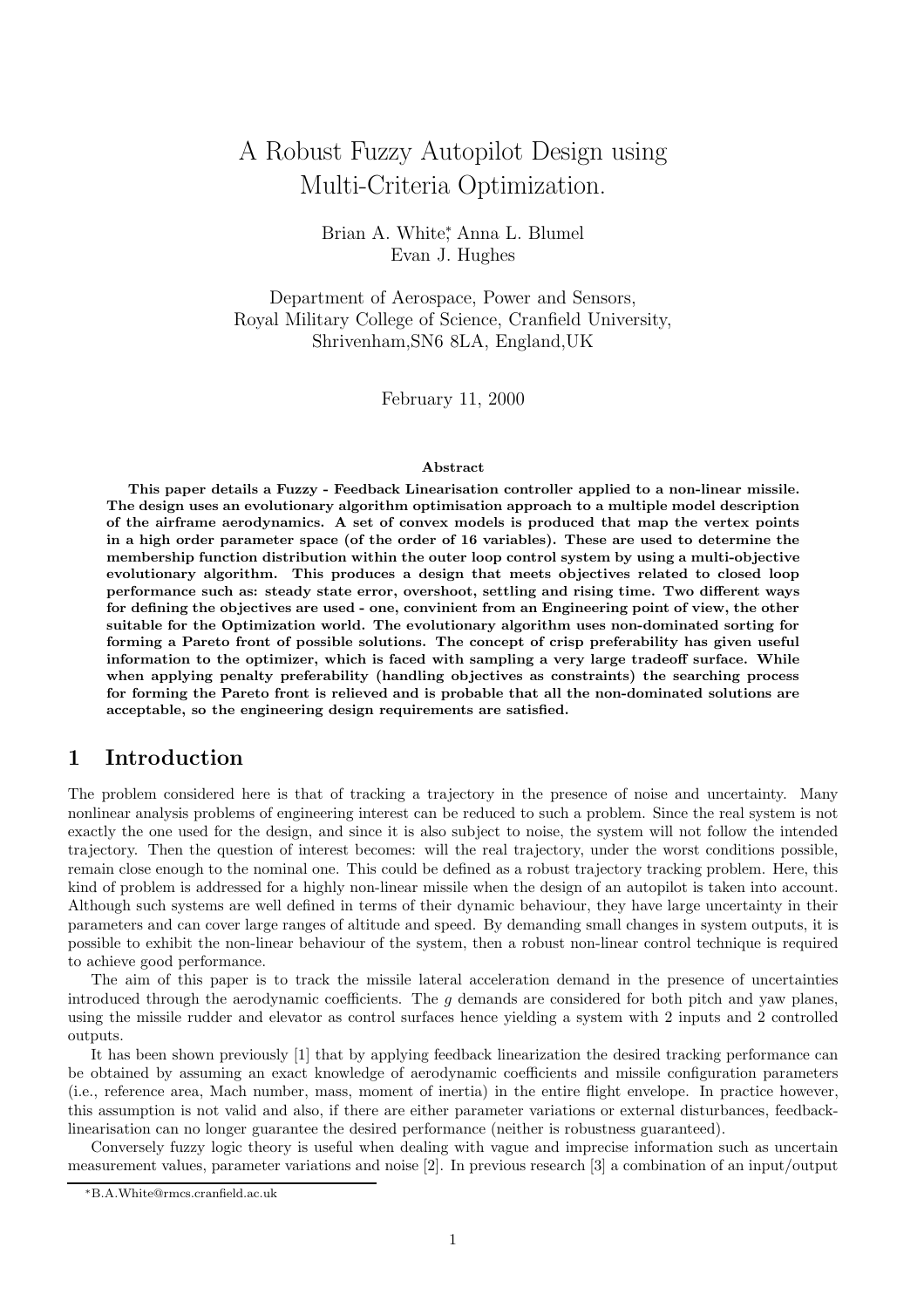

Figure 1: Highly nonlinear maneuvre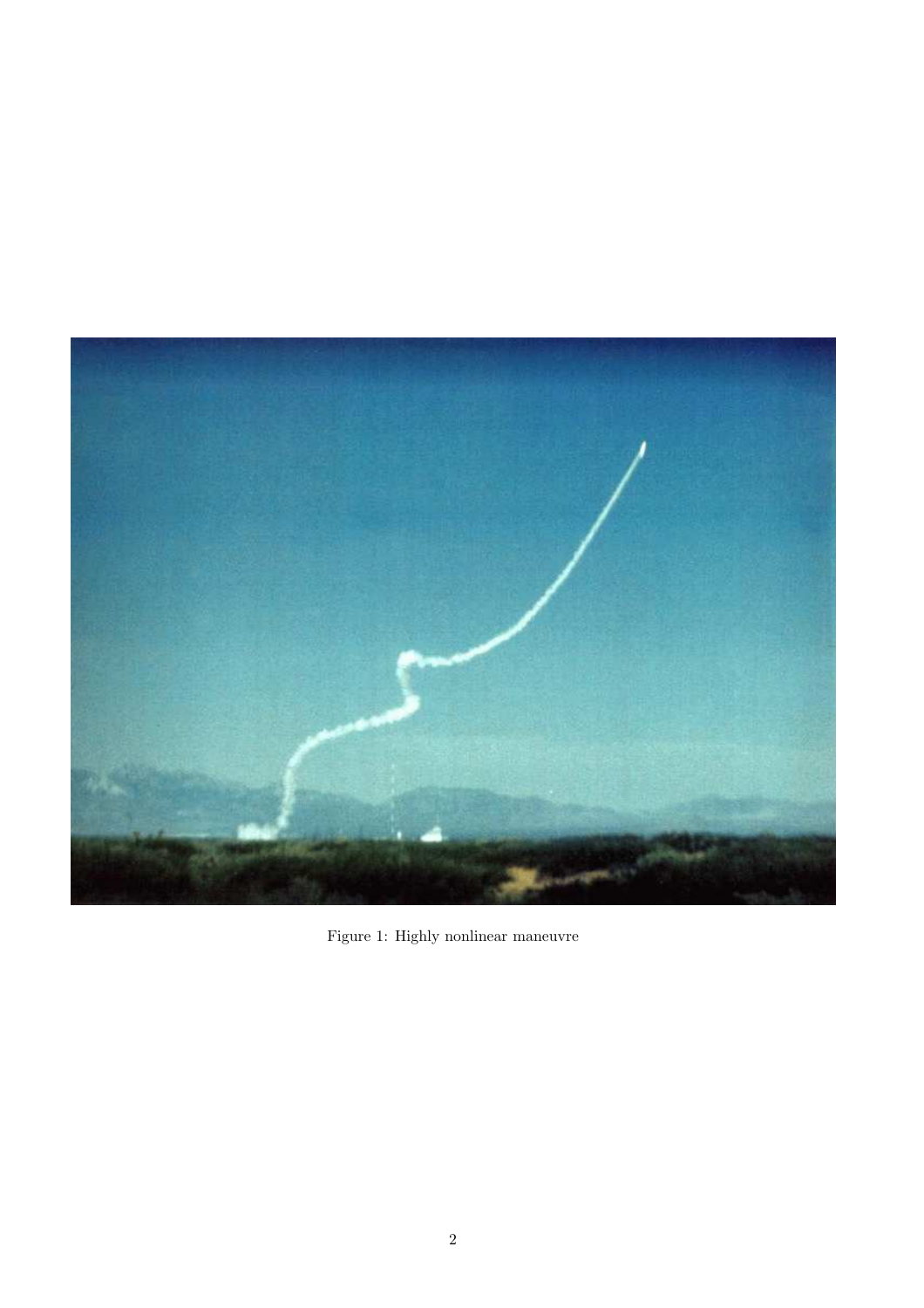linearisation technique (nonlinear control law) and a fuzzy logic trajectory controller have been considered. The design uses an evolutionary algorithm optimisation approach to a multiple model description of the airframe aerodynamics. This is used to determine the membership function distribution within the outer loop control system by using a multi-objective EA that meets objectives related to closed loop performance such as: rising and settling time, steady state error, and overshoot.

#### 2 HORTON Missile model

The missile model used in this study derives from a non-linear model produced by Horton of Matra-British Aerospace [4]. It describes a 5 DOF model in parametric format with severe cross-coupling and non-linear behaviour. This study has considered the reduced problem of a 4 DOF controller for the pitch and yaw planes without roll coupling. The angular and translational equations of motion of the missile airframe are given by:

$$
\dot{q} = \frac{1}{2} I_{yz}^{-1} \rho V_o S d(\frac{1}{2} dC_{mq} q + C_{mw} w + V_o C_{mn} \eta)
$$
\n
$$
\dot{w} = \frac{1}{2m} \rho V_o S (C_{zw} w + V_o C_{z\eta} \eta) + Uq
$$
\n
$$
\dot{r} = \frac{1}{2} I_{yz}^{-1} \rho V_o S d(\frac{1}{2} dC_{nr} r + C_{nv} v + V_o C_{n\zeta} \zeta)
$$
\n
$$
\dot{v} = \frac{1}{2m} \rho V_o S (C_{yv} v + V_o C_{y\zeta} \zeta) - Ur
$$
\n(2)

where the  $axes(x, y, z)$ , rates $(r, q)$  and velocities  $(v, w)$  are defined in (Figure 2).



Figure 2: Airframe axes

Equations (1,2) describe the dynamics of the body rates and velocities under the influence of external forces (e.g.  $C_{zw}$ ) and moments (e.g.  $C_{ma}$ ), acting on the frame. These forces and moments, derived from wind tunnel measurements, are non-linear functions of Mach number longitudinal and lateral velocities, control surface deflection, aerodynamic roll angle and body rates.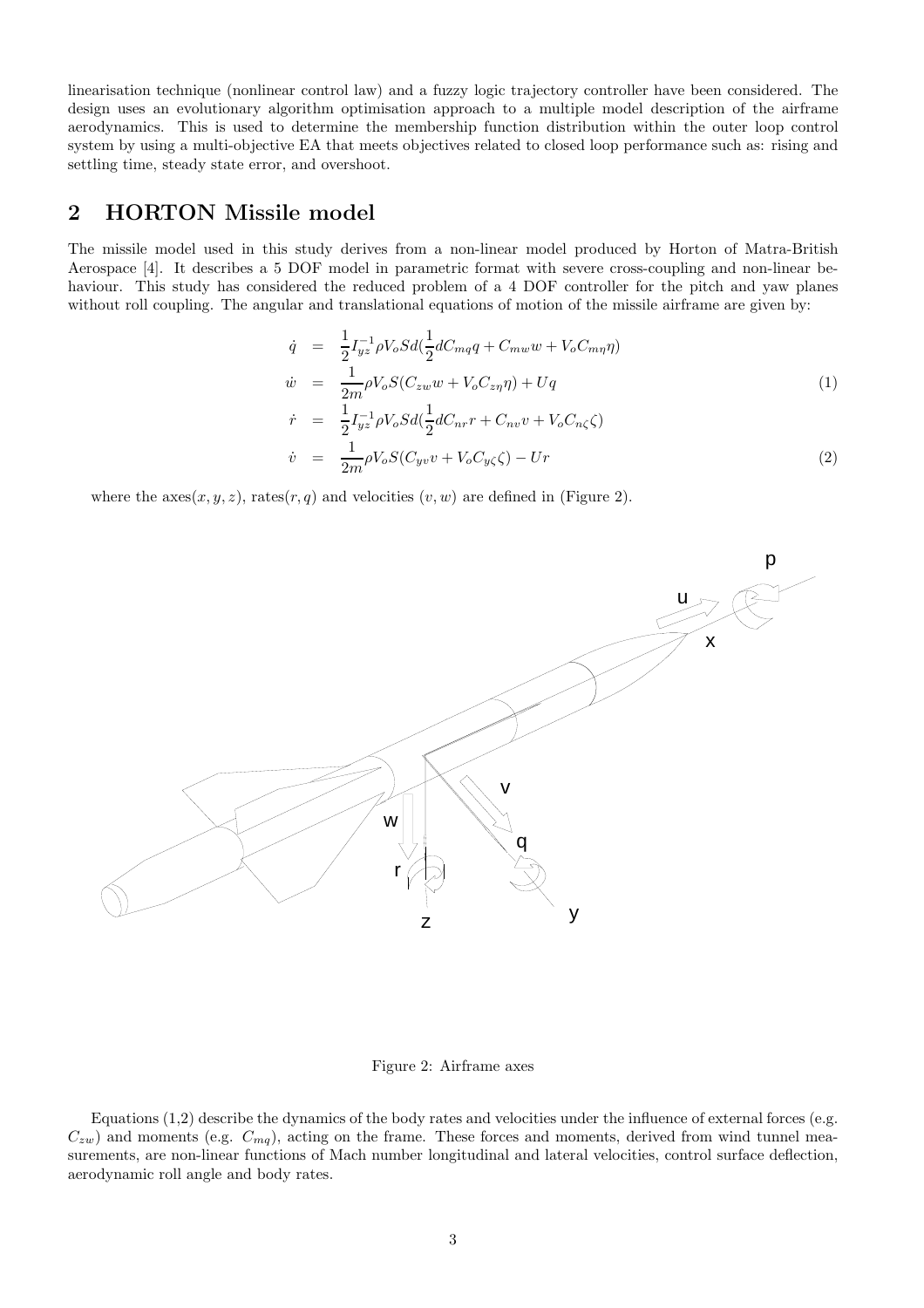The aerodynamic coefficients:  $C_{yv}$ ,  $C_{y\zeta}$ ,  $C_{nr}$ ,  $C_{nv}$  and  $C_{n\zeta}$  are presented by polynomials shown in Table 1 and Table 2. These polynomials are fitted to the set of curves taken from look-up tables for different flight conditions (roll angle 0° and 45°). The tables cover the aerodynamic coefficients in supersonic range for different roll angles 0° and 45°. They are a set of curves in the plane of total incidence  $\sigma$  in [rads] and Mach number M. In these tables the  $c_{uv}$  polynomials present the normal force curves, the  $x_{cp}$  present the centre of pressure curves,  $c_{uz}$  present the rudder and elevator control forces curves, and finally the  $c_{nr}$  present the damping yawing and pitching moments curves which are reasonably proportional to body rates.

The carpet plot for these functions is shown in figure 3, plotted as a function of incidence and roll angle for different mach numbers  $(M)$ , with figure 4 plotted as a function of mach number and roll angle for different incidence angles  $(\sigma)$ .

| Normal force       | $c_{\mu\nu_0} = -25 + 1.0M - 60\sigma$  |
|--------------------|-----------------------------------------|
| Control surfaces   | $c_{y\zeta_0} = -10 - 1.6M + 2.0\sigma$ |
| Centre of pressure | $x_{cp0} = 1.3 + 0.1M + 0.2\sigma$      |
| Damping moment     | $c_{nr} = -500 - 30M + 200\sigma$       |

Table 1: Roll angle  $= 0^\circ$ 

| Normal force       | $c_{\psi v_0} = -26 + 1.5M - 30\sigma$      |
|--------------------|---------------------------------------------|
| Control surfaces   | $c_{\psi \zeta_0} = -10 - 1.4M + 1.5\sigma$ |
| Centre of pressure | $x_{cp_0} = 1.3 + 0.1M + 0.3\sigma$         |
| Damping moment     | $c_{nr} = -500 - 30M + 200\sigma$           |

Table 2: Roll angle  $= 45^\circ$ 

The description of the model is obtained from data supplied by Matra-BAE and detailed in the Horton report [5]. As both horizontal and vertical lateral motion is symmetric in format, both will be dealt with together, taking into account the appropriate sign changes in derivatives for each lateral direction.

The control of the missile will be accomplished in this paper by controlling lateral velocity. The dynamic equation for lateral velocity can be derived as following:

$$
= V^{o}(C_{yv}v + V_{o}C_{y\zeta}\zeta) - Ur
$$
  
\n
$$
= V^{o}[(C_{yv_{0}} + C_{yv_{M}}M + C_{yv_{\sigma}} | \sigma ])v
$$
  
\n
$$
+V_{o}(C_{y\zeta_{0}} + C_{y\zeta_{M}}M + C_{y\zeta_{\sigma}} | \sigma ])\zeta] - Ur
$$
  
\n
$$
= V^{o}[(\bar{C}_{yv_{0}}v + \bar{C}_{yv_{\sigma}} | v | v
$$
  
\n
$$
+V_{o}\bar{C}_{y\zeta_{0}}\zeta + V_{o}\bar{C}_{y\zeta_{\sigma}} | v | \zeta] - Ur
$$
\n(3)

where the Mach number  $M$ , and the total velocity  $V_o$  are slowly varying and where:

 $\dot{\boldsymbol{v}}$ 

$$
\begin{array}{rcl}\n|\sigma| & = & \frac{|v|}{V_o} \frac{180}{\pi} \\
M & = & \frac{V_o}{SoS} \\
V^o & = & \frac{1}{2m} \rho V_o S \\
\bar{C}_{yv_0} & = & C_{yv_0} + C_{yv_M} \frac{V_o}{SoS} \\
\bar{C}_{yv_\sigma} & = & C_{yv_\sigma} \frac{180}{V_o \pi} \\
\bar{C}_{y\zeta_0} & = & C_{y\zeta_0} + C_{y\zeta_M} \frac{V_o}{SoS} \\
\bar{C}_{y\zeta_\sigma} & = & C_{y\zeta_\sigma} \frac{180}{V_o \pi}\n\end{array}
$$

(4)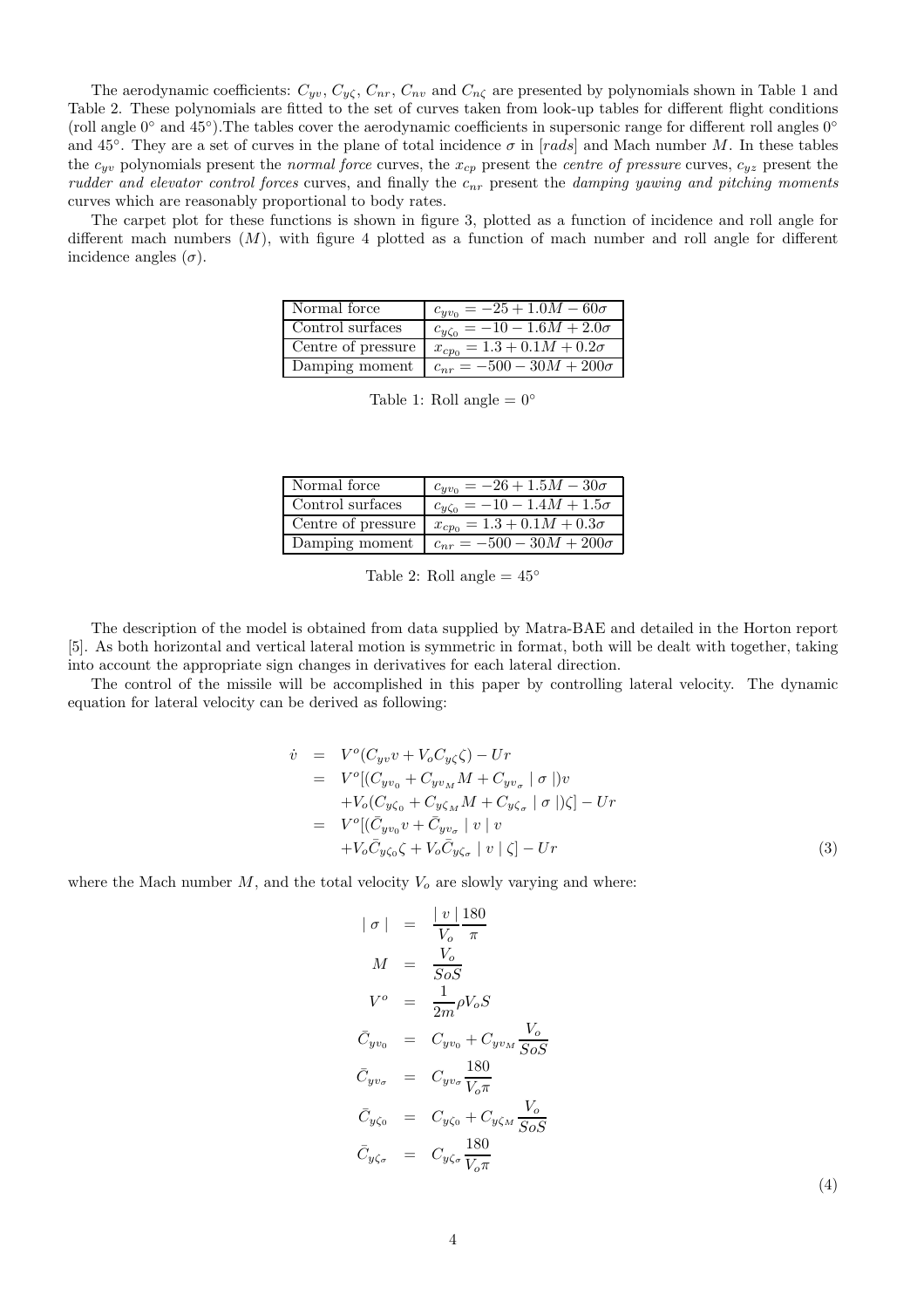

Figure 3: Centre of Pressure for different Mach Numbers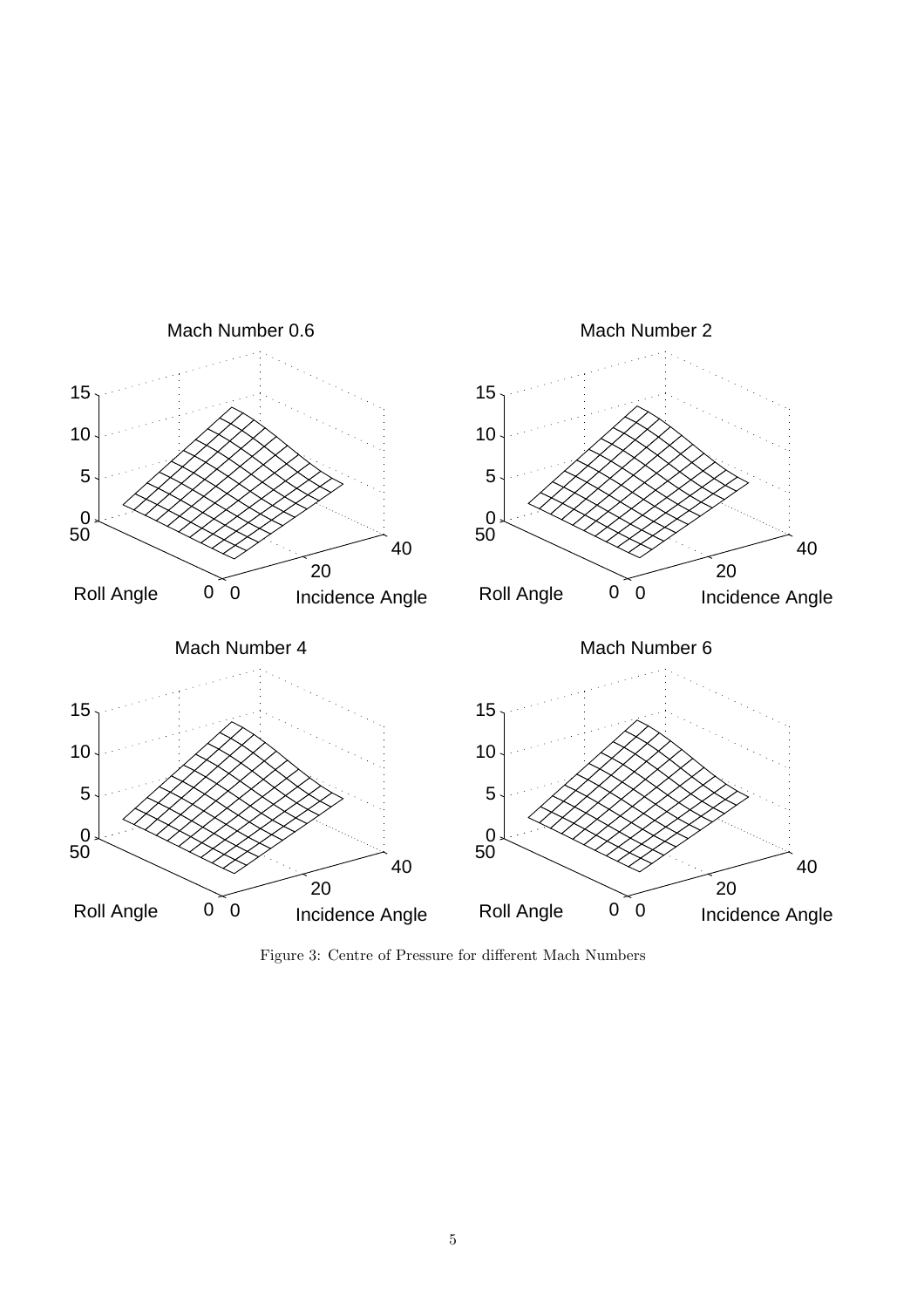

Figure 4: Centre of Pressure for different Incidence Angles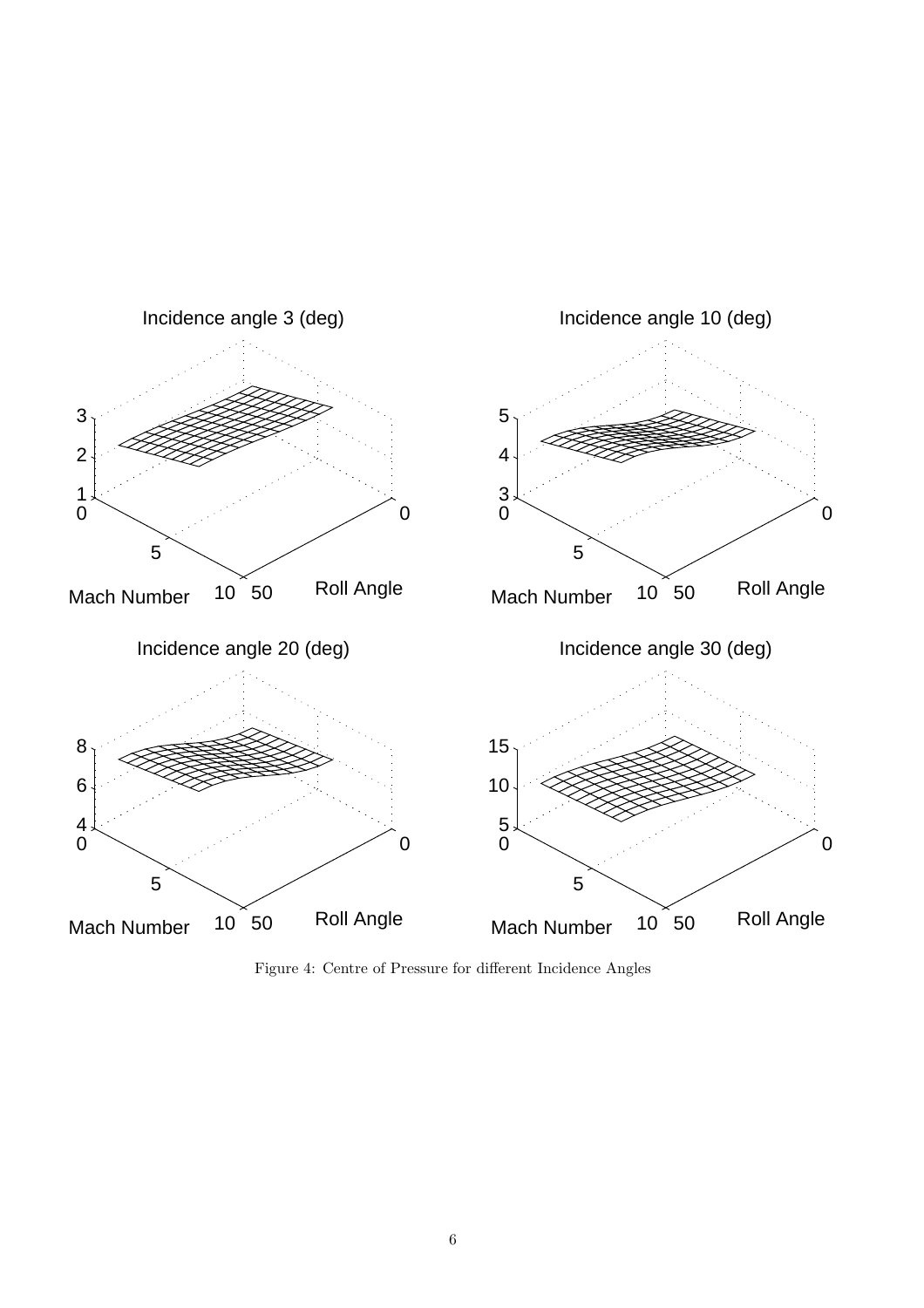The state-space form of the non-linear system of the missile is written in a matrix form:

$$
\begin{array}{rcl}\n\dot{x} & = & f(x) + g(x)u \\
y & = & h \\
& = & \begin{bmatrix} h_1 \\ h_2 \end{bmatrix} = \begin{bmatrix} x_1 \\ x_3 \end{bmatrix}\n\end{array} (5)
$$

For the selected outputs (lateral velocities) an approximate input-output linearisation has been applied in our previous work [1]. A combination of neglecting sufficiently small terms during the differentiation process and proposing an output that is an approximation of the desired one has been used which has resulted in a linear equivalent system with total relative degree equal with the order of the system. This means there is no part of the system dynamics which is rendered "unobservable" in the approximate input-output linearization. Since there is no internal (zero) dynamics the stability of the linearized system can be guaranteed and the tracking problem is solved [6] .

The effect of neglecting small terms (the side-slip force acting on the control surfaces) in the g vector field is to eliminate a non-linear zero in the system within the model description, and which is not taken into account in the non-linear control design. It has been shown in [7] that provided the side-slip force is not too great this will not affect the performance of the control design in a significant manner.

The required static state feedback for decoupled closed loop input/output behaviour is given by [6] as:

$$
u = E^{-1} \left\{ v - \begin{bmatrix} \alpha_1 \\ \alpha_2 \end{bmatrix} \right\} \tag{6}
$$

where  $E^{-1}$  is the decoupling matrix of the system and it is nonsingular.

After applying the feedback linearisation technique the linearised closed loop system can be written as:

$$
\ddot{y}_i = v_i \tag{7}
$$

where  $v$  is the new linearised system input.

It has been shown [1] that the desired tracking performance for lateral acceleration can be obtained by assuming an exact knowledge of aerodynamic coefficients and missile configuration parameters (i.e., reference area, Mach number, mass, moment of inertia). In practice however, this assumption is not valid and also, if there are parameter variations or external disturbances, feedback-linearisation can no longer guarantee the desired performance or neither is robustness guaranteed. For these reasons, a combination of an input/output linearisation technique (nonlinear control law) and a fuzzy logic controller(trajectory controller) have been chosen to be considered here.

#### 3 Multi-modelling: Sensitivity Analysis

The variations in aerodynamic coefficients have introduced parametric uncertainties into the non-linear system. A large excursion on perturbations within the whole range of aerodynamic roll angles 0◦ and 45◦ have been examined and perturbations on each of the aerodynamic coefficients  $(c_{yz}, c_{yv}, x_{cp}, c_{nr})$  have been introduced into the system in a large variety of percentage deviation from nominal values.

Based up on simulations it has been found that some coefficients can be allowed larger percentage variation from the nominal case than others. Within the system we are able to tolerate  $\pm 50\%$  uncertainty in  $c_{yz}, c_{yv}, c_{nr}$ before it goes unstable.

Also it has been found that the centre of pressure  $x_{cp}$  and the control surfaces  $c_{yz}$  polynomials have most significant effect on the close loop performance (the system is very sensitive to small changes) while the damping moment contribution in  $c_{nr}$  is small and the system is almost insensitive so can be simplified to be independent aerodynamic roll angle.

The sign of  $x_{cp}$  can tell us whether the system is stable or not. When the  $\sigma$  term of  $x_{cp}$  is varied to around +50% change we get an unstable system.

In a real flight scenario, for every instance of this missile type, the aerodynamical functions may deviate from their nominal values, taken in wind tunnel measurements. In order to explore the complexity of the problem we have assesed the open and cloosed loop system for different autopilot demands by computing the lateral acceleration and sideslip velocity errors. For simplicity we have studied the single plane ( lateral or vertical motion ) when roll angle is  $0^\circ$ .

Figure 6 shows that demanding 5g  $(50[m/sec^2])$  lateral acceleration and using the fixed gains trajectory controller, feedback linearisation is not able to give robust performance, neither is the desired tracking achieved when perturbations on the aerodynamical coefficients exist, which is the case in reality.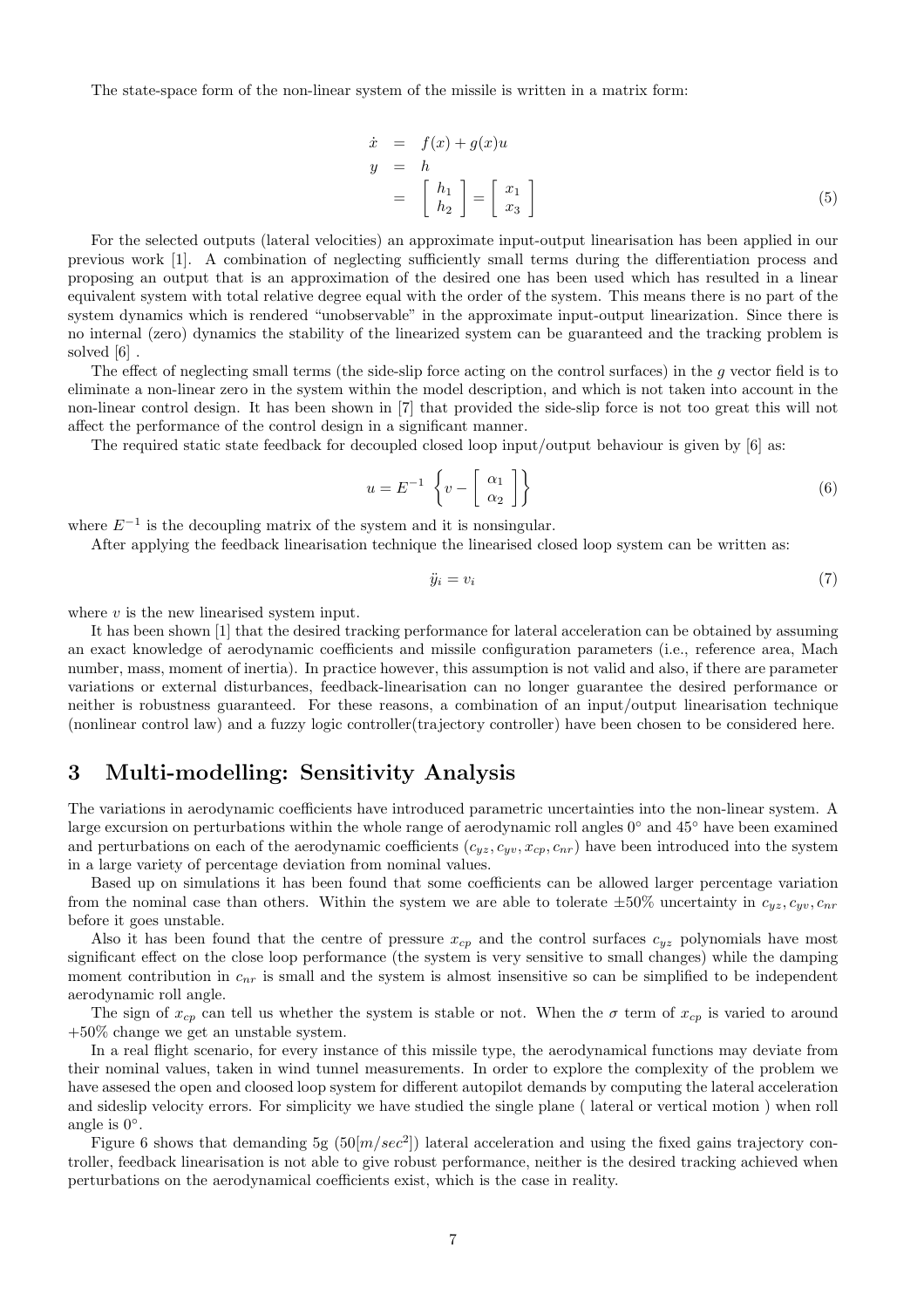

Figure 5: Aerodynamic coeffs ranges



Figure 6: Uncertainties through aerodynamic coefs



Figure 7: Trajectory control design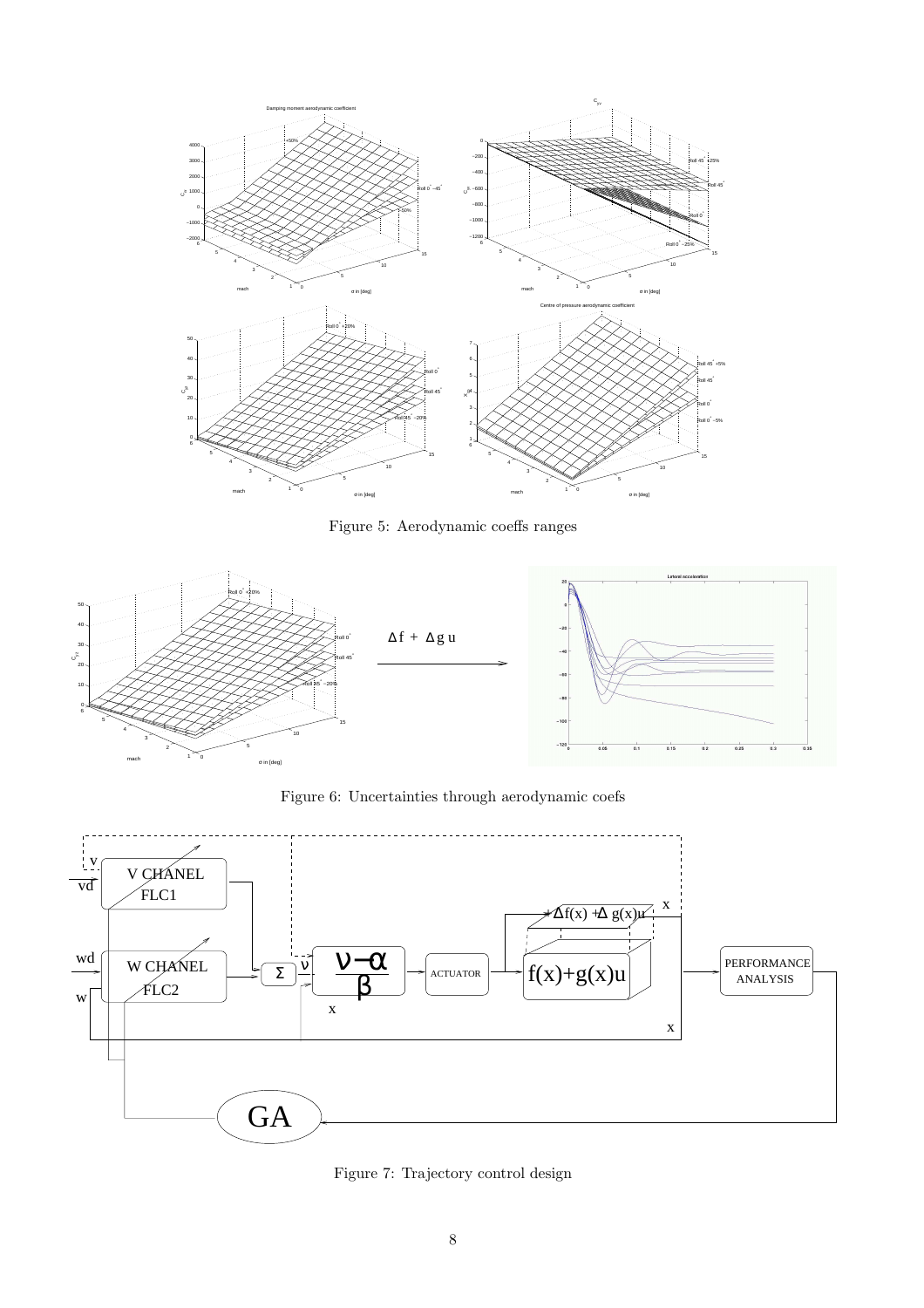#### 4 Fuzzy trajectory controller

The autopilot design shown in figure 7 consists of the missile dynamics presented by

$$
\begin{array}{rcl}\n\dot{x} & = & f(x) + \Delta f(x) + (g(x) + \Delta g(x))u \\
y & = & h(x)\n\end{array} \tag{8}
$$

which presents the multi-modeling frame. A fast  $250[rads/sec]$  second order linear actuator is included within the missile dynamics. Fin angles and fin rates are states of the system. The non-linear control law  $\frac{\eta-\alpha}{\beta}$  derived by the feedback linearization technique, which decouples the system. Two fuzzy logic trajectory controllers are used in the outer loop for the lateral  $v$ , and vertical  $w$  channels respectively. An optimization procedure is used to tune the membership functions and the rules of the Fuzzy Logic Controller. The fixed gains used in the design of the nominal model correspond to natural frequency  $w_n = 50/rad/sec$  and damping factor  $\zeta = 0.7$  of the closed loop system.



Figure 8: FLC chromosome structure

The trajectory controller has been designed, based on a fuzzy inference engine, as a two input - one output system with four membership functions for each variable (see figure 8). The membership functions' positions and the rules are generated using an evolutionary algorithm.

It has been found that for a range of  $\pm 25\%$  change, the aerodynamic coefficient  $C_{yv}$  can vary before the side-slip velocity exceeds 10% steady state error within the feedback linearised loop. For similar performance,  $C_{yz}$  can vary by  $\pm 15\%$ , and the most sensitive coefficient,  $X_{cp}$ , can vary by  $\pm 1.5\%$ .

### 5 Evolutionary Algorithm Structure

The proposed framework maintains a population of fuzzy rule sets with their membership functions and uses the evolutionary algorithm to automatically derive the resulting fuzzy knowledge base.

A hybrid real valued/binary chromosome has been used to define each individual fuzzy system. The real valued parameters are defined as being the  $[\delta a \delta b \delta c]$  values shown in figure 8. The binary component encodes the set of rules used in the system. Each rule is either on or off  $(0/1)$  and corresponds to the form:

if 
$$
A_i
$$
 AND  $B_j$  then  $O_k$  (9)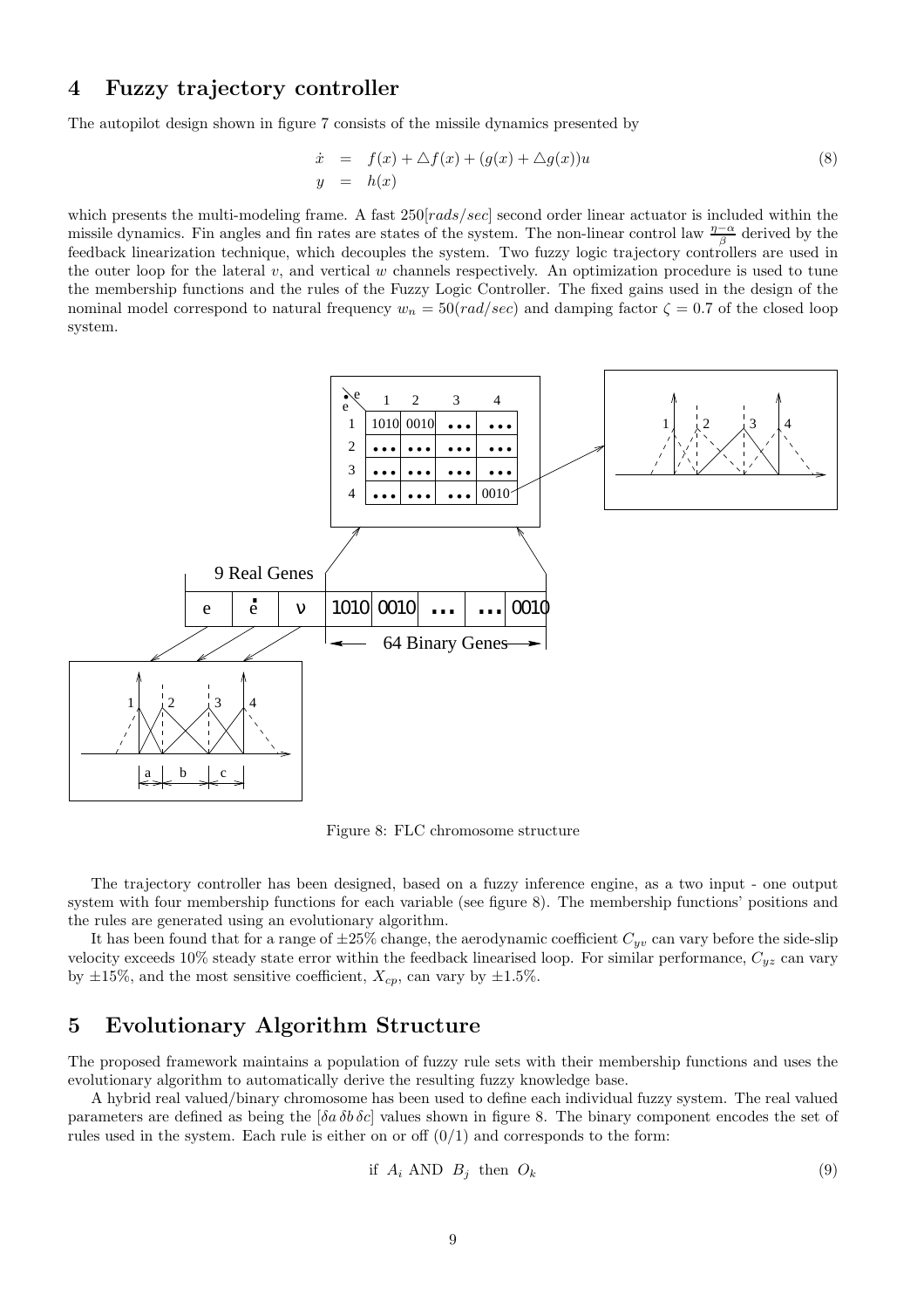where  $A_i$  denotes membership function i of input A,  $B_j$  denotes membership function j of input b, and  $O_k$  denotes membership function  $k$  of the output  $O$ . This process allows a full set of rules to be developed for the fuzzy system, but maintains a fixed length chromosome. The four membership function structure leads to a chromosome with 9 real valued genes and 64 binary genes. The fuzzy system used product for the member function 'AND'. The 'OR' function was not required as the rules were all expressed as 'AND' terms. The implication method was to chose the minimum value and crop the output member functions. The aggregation method was to choose the maximum values of the set of member functions. A centroid approach was used to defuzzify the output.

The evolutionary algorithm[8] follows the usual format of ranking, selection, crossover, mutation and evaluation but with the real and binary parts of the chromosomes being processed separately. The same number of offspring are generated as parents and a total replacement policy is used. This helps slow convergence and helps to reduce the effects of the noisy objective functions. A multi-objective approach was used to identify good solutions. A method known as non-dominated ranking was used in the evolutionary algorithm to allow the multi-objective problem to be handled easily. A detailed description of the non-dominated ranking process may be found in [9], and is based on several layers of classifications of the individuals. Before selection is performed the population is ranked on the basis of nondomination: all nondominated individuals are classified into one category (with a dummy fitness value, which is proportional to the population size, to provide an equal reproductive potential for these individuals). To maintian the diversity of the population, these classified individuals are shared using their dummy fitness values. Then this group of classified individuals is ignored and another layer of nondominated individuals is considered. The process continues until all individuals in the population are classified.

Stochastic universal sampling is used to select good individuals from the population for breeding. Since individuals in the first front have the maximum fitness value, they always get more copies than the rest of the population. This allows the algorithm to search for nondominated regions, and results in convergence of the population toward such regions. Sharing, by its part, helps to distribute the solutions over this region. The main strengths of this technique is that it can handle any number of objectives independently.

#### 6 Optimistic Reference point approach

Depending on how we consider those objectives will affect the Evolutionary algorithm behaviour in terms of convergence and searching through feasible regions for acceptable solutions. Previously [3] we have used the surrogate additive function which transfers the vectorised multi-objective problem into a scalar optimization problem.

One way to explore this problem is to define closed loop performance criterias as four objectives by using the reference point approach [10] Other researchers [11],[12] have applied similar ideas by using goal attainment method to a gas turbine engine model.

Having the objectives are expressed in a direct form is very attractive, its practical usefulness depends on the ability to search and optimize cost surfaces in a class much broader than usual. We demonstrate the need of preference articulation in cases where many and highly competing objectives lead to a non-dominated set too large for a finite population to sample effectively. While if those objectives are defined as inequality constraints (penalties) this will reduce the nondominated set at the final population and is guaranteed that all the solutions on the Pareto front are acceptable for the designer/engineer. Because the EA is searching in a larger feasible area for good solutions, in the first case it is shown that only a subset of the nondominated set is of practical relevance, which further substantiates the need for further interaction with the Decision Maker (i.e. selective process at the end of the optimization).

The tradeoff information generated by the evolutionary algorithm can contribute to a better understanding of the complexity of the problem. As we have used non-dominated sorting for forming the Pareto front, the concept of crisp preferability can be seen to provide useful information to the optimizer which would otherwise be faced with sampling a very large tradeoff surface (if all the closed loop performance criterias are defined in direct form). While when applying penalty preferability, handling objectives as constraints can relieve the searching process for forming the Pareto front and it is probable that all the solutions are acceptable, so the engineering design requirements are satisfied.

Preference articulation [13] can be given by assigning weight coefficients, priorities, or goal values which indicate desired levels of performance in each objective dimension. The way goals are interpreted may vary. The goals may represent minimum levels of performance to be attained, Utopian performance levels to be approximated, or ideal performance levels to be matched as closely as possible. Goals are usually easier to set than weights and priorities, because they relate more closely to the final solution of the problem.

In the optimistic approach the decision maker initially specifies optimistic objective function values (not achievable simultaneously) as the desired values. A solution is found by minimizing the underachievements of the objective function values with respect to the specified desired values. This solution is presented to the decision maker who is asked to revise his/her expectations. The optimistic approach can be viewed as the special case of the reference point approach in which all reference values consistently exceed the objective function values at all the intermediate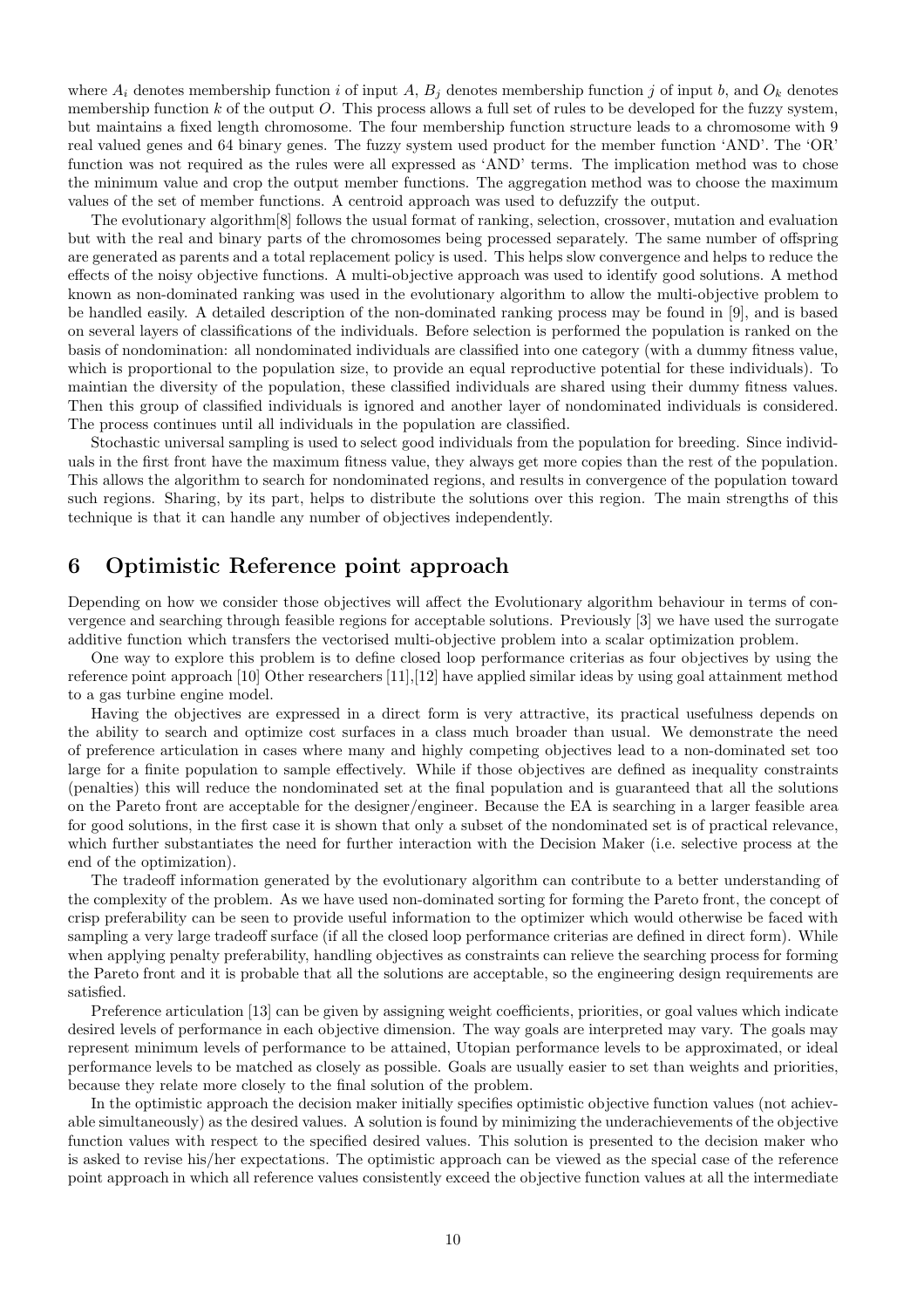solutions.

Generally the objective criteria are incomparable and the numerical values may differ considerably. A procedure for normalisation must be used to convert the criteria  $y_i(\mathbf{x})$  into a dimensionless function  $\eta_i(\mathbf{x})$  for which usually  $\eta_i(\mathbf{x}) \in [0,1].$ 

The optimistic reference point approach [10],[14] known also as using a function of losses represents the losses from the ideal values  $y_j^*$  for the objectives:

$$
\eta_j(x) = \frac{y_j^* - y_j(\mathbf{x})}{y_j^*}, j \in [[1, \dots, m. \tag{10})
$$

If the ideal values  $y_j^*$  are very small numbers or  $y_j^* \longrightarrow$ , an alternative form can be used

$$
\eta_j(x) = \frac{y_j^* - y_j(\mathbf{x})}{y_{jmax} - y_{jmin}}, j \in [[1, \dots, m. \tag{11})
$$

Where  $y_{jmax}$  and  $y_{jmin}$  are respectively the maximum and minimum values of the criterion  $y_j(x)$  in  $x \in X_0$ subject to 11. The surrogate function of losses should be minimized such that:

$$
minF(y(\mathbf{x})) \equiv \min \mathbf{F}(\mathbf{x}) = \min \sum_{j=1}^{m} [\eta_j(\mathbf{x})]^2
$$
\n(12)

This approach is called *optimistic*, because the most desired values  $y_j^*$  for the objectives in equation 10 are chosen. This is applied to all four closed loop performance criterias: rising time, steady state error, overshoot and settling time.

The closed loop performance criteria are choosen as following:

• Acceleration steady state error:

$$
\eta_j(x) = \frac{Er_j^* - Er_j(\mathbf{x})}{Er_{jmax} - Er_{jmin}}, j \in [1, \dots, m].
$$
\n(13)

• Overshoot:

$$
\eta_j(x) = \frac{Os_j^* - Os_j(\mathbf{x})}{Os_{jmax} - Os_{jmin}}, j \in [1, \dots, m].
$$
\n(14)

• Rise time:

$$
\eta_j(x) = \frac{Tr_j^* - Tr_j(\mathbf{x})}{Tr_{jmax} - Tr_{jmin}}, j \in [1, \dots, m].
$$
\n(15)

• Settling time:

$$
\eta_j(x) = \frac{T s_j^* - T s_j(\mathbf{x})}{T s_{jmax} - T s_{jmin}}, j \in [1, \dots, m].
$$
\n(16)

Table 3 shows the reference points used in the objective calculations.

| Reference points | Steady State Error  | Settling time          | Rising time                  | Overshoot                |
|------------------|---------------------|------------------------|------------------------------|--------------------------|
| Ideal point      | $Er_i^* = 0.0\%$    | $Ts_i^* = 0.15[sec]$   | $Tr_{i}^{\star} = 0.08[sec]$ | $Os_{s}^{\star} = 4.5\%$ |
| Maximum          | $Er_{jmax} = 2.0\%$ | $Ts_{imax}=0.25[sec]$  | $Tr_{jmax} = 0.14[sec]$      | $Os_{imax} = 25.0\%$     |
| Minimum          | $Er_{jmin} = 0.0\%$ | $Ts_{jmin} = 0.1[sec]$ | $Tr_{jmin} = 0.07[sec]$      | $Os_{jmin} = 2.0\%$      |

Table 3: Closed loop performance criterias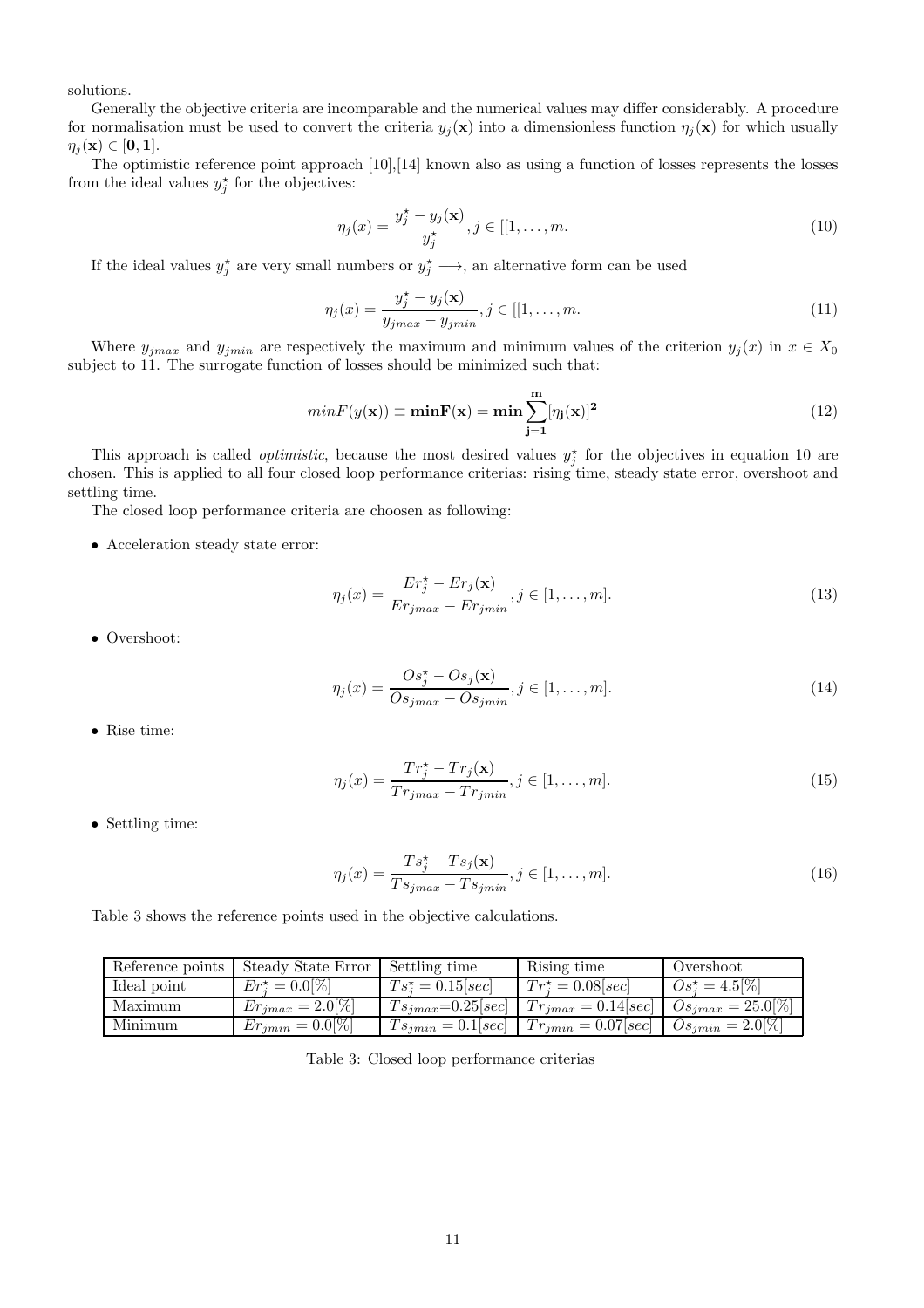### 7 Results

The fuzzy surface has been developed with the model exercising the nominal aerodynamic coefficients. Figure 9(a) shows the full fuzzy surface of the trajectory controller generated by the evolutionary algorithm. Figure 9(b) shows the percentage usage of the different regions of the full control surface. It is clear that only a small proportion is actually used and therfore 'tuned' by the evolutionary algorithm. Figure  $9(c)$  shows the section of the surface that is used, with a contour plot of the actual usage shown below it. Figure  $9(d)$  shows the sideslip velocity response for the nominal case and two cases with extreem coefficient values (detailed below). The rise time is 0.07 seconds, overshoot 0.18%, settling time 0.2 seconds, and 0.038% settling error for the nominal case. The most fired rule (70%) in this solution is when both error and the derivative of the error are zero, which is the steady state area of the response.

The fuzzy logic controller has been tuned for the nominal case of the aerodynamical coefficients, demand  $2.57[m/sec]$  corresponding to 1g pull lateral acceleration, and tested for parameter variations within the ranges specified in section 4. Two particular combinations of variation have been used:

1. 
$$
\left[ C_{yv_{min}} \quad C_{yz_{min}} \quad C_{nr_{max}} \quad X_{cp_{max}} \right]
$$

2. 
$$
\left[ \begin{array}{cc} C_{yv_{max}} & C_{yz_{min}} & C_{nr_{max}} & X_{cp_{min}} \end{array} \right]
$$

Robust performance to these errors within 5.4% relative steady state error has been achieved.

Figure 10 shows the surface section used and the corresponding side slip velocity responses for two other solutions in the nondominated set. The upper solution has an unsatisfactory overshoot  $(37%)$  and steady state error  $(32%)$ , but has a fast rise time (0.06 sec) and good settling time (0.2 sec). The lower solution has an unsatisfactory rise time (0.17 sec) and steady state error (63%), but the settling time is good (0.2 sec) and it exhibits no overshoot.



Figure 9: a)FLC surface b)usage surface c)FLC used area d)sideslip velocity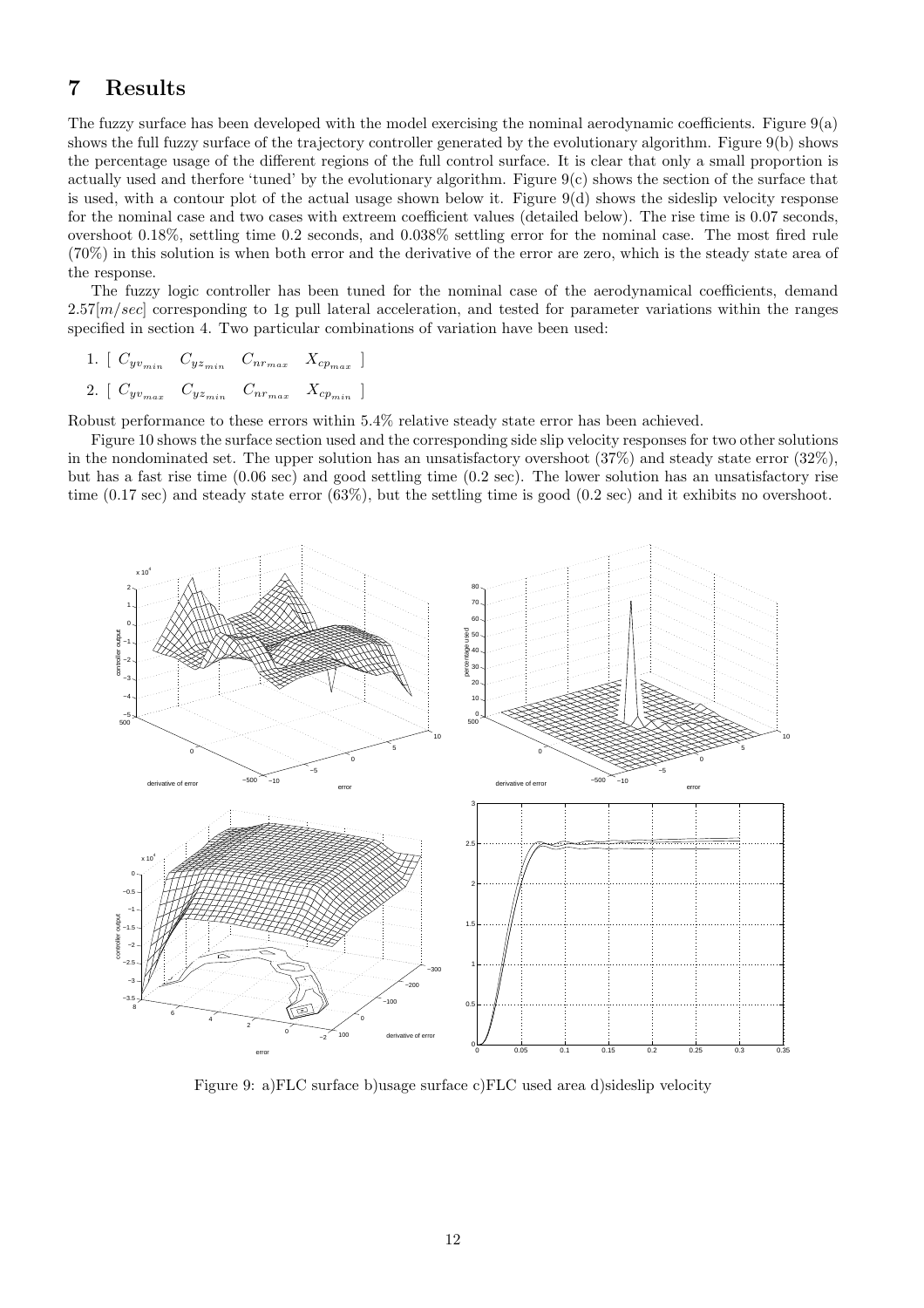

Figure 10: Two alternative Pareto solutions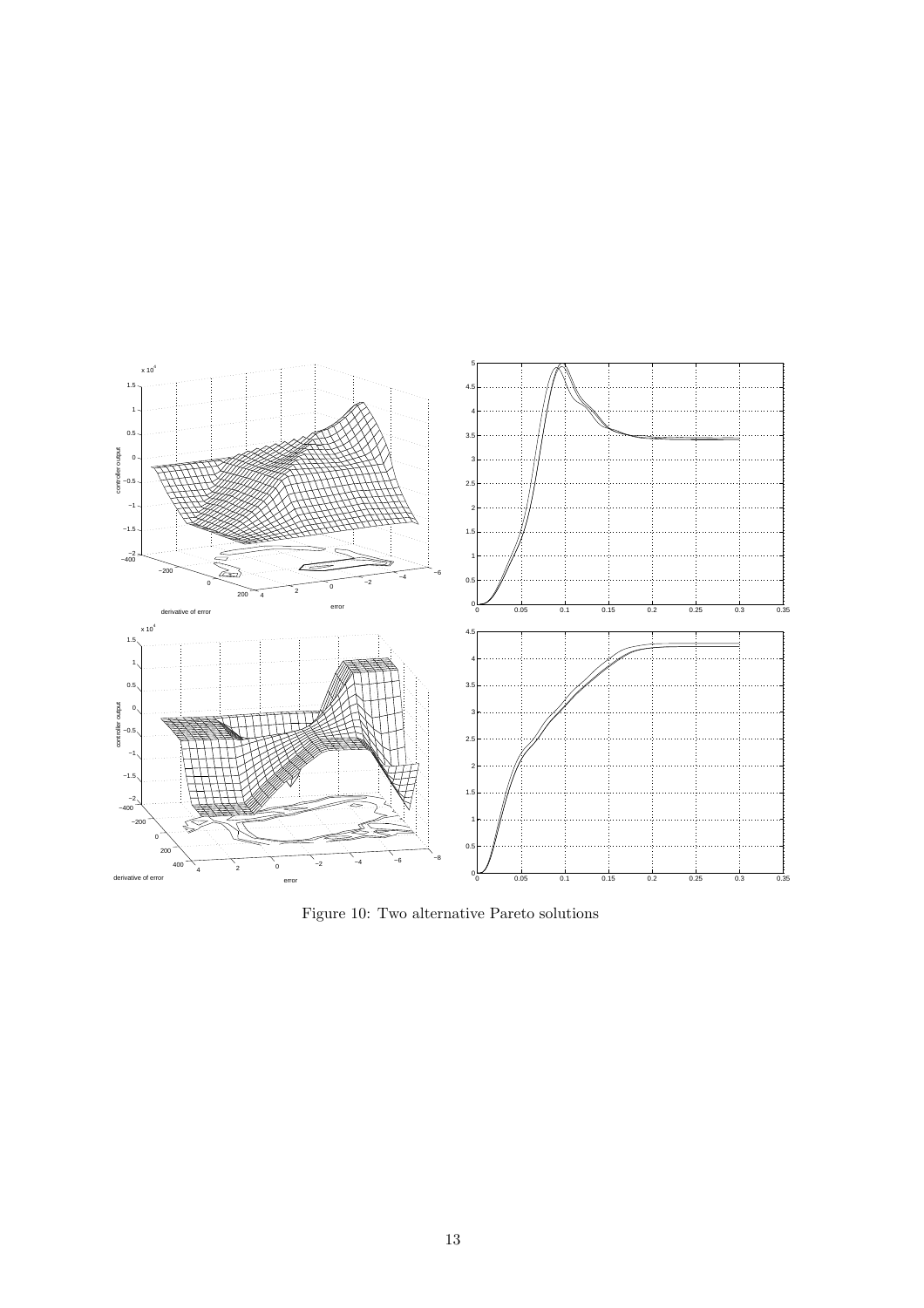#### 8 Conclusions

We have evaluated the robustness of feedback linearisation on the significant parametric uncertainty introduced into the system through the aerodynamic coefficients. We have proposed a fuzzy outer loop to improve the robustness. We have shown that the evolutionary algorithms can produce a good set of results that populate the Pareto solution set, allowing the system designer the flexibility of trading one solution against others to achieve a desired performance.

As figure 9 demonstrates, by monitoring the usage of the controller surface, combined with the fuzzy control approach, an insigt can be gained into the operation of robust controllers that are created using the evolutionary process.

### 9 Acknowledgements

The authors would like to thank Matra-BAE for providing the data for the missile model.

#### References

- [1] Tsourdos A. Blumel A.L. and White B.A. Trajectory control of a nonlinear homing missile. In Proc. of the  $14<sup>th</sup>$  IFAC Symp. on Aut. Control in Aerospace, 1998. Korea.
- [2] A. Trebi-Ollennu and B.A. White. Robust output tracking for mimo nonlinear systems: An adaptive fuzzy systems approach. IEE Proc. Control Theory appl. - Marine Control, 144:537–544, 6 1997.
- [3] Blumel A.L. Hughes E.J. and White B.A. Design of robust fuzzy controllers for aerospace applications. In Proceedings of the 18 NAFIPS Conference, volume 1, pages 438–442, 1998.
- [4] M.P. Horton. A study of autopilots for the adaptive control of tactical guided missiles. Master's thesis, Univ. of Bath, 1992.
- [5] Tsourdos A. Blumel A.L. and B.A. White. Non-linear horton missile model. Technical report, The Royal Military College of Science,Cranfield University, D.A.P.S., R.M.C.S.,C.U., Shrivenham, Wilts, SN6 8LA, September 16 1997.
- [6] Jean-Jack E. Slotine and Weiping Li. Applied Nonlinear Control. Prentice Hall, 1991.
- [7] B.A. White. Non-linear autopilot of the horton and generic missile. Technical report, Dept. of Aerospace, Power and Sensors, Cranfield University-RMCS, Shrivenham, Wilts, SN6 8LA, October 15 1998.
- [8] A. M. S. Zalzala and P. J. Flemming, editors. Genetic algorithms in engineering systems. The Institution of Electrical Engineers, 1997.
- [9] N. Srinivas and Kalyanmoy Deb. Multiobjective optimization using nondominated sorting in genetic algorithms. Evolutionary Computation, 2(3):221–248, 1995.
- [10] H.R Weistroffer. A combined over and under-achievement programming approach to multiple objectives dwcision making. Journal of Large Scale Systems, 7:47–58, May 1984.
- [11] Fonseca C.M. and Fleming P.J. Multiobjective optimization and multiple constraint handling with evolutionary algorithms-part 1:a unified formulation. IEEE Transactions on Systems,Man and Cybernetics, 28(1):26–37, January 1998.
- [12] Fonseca C.M. and Fleming P.J. Multiobjective optimization and multiple constraint handling with evolutionary algorithms - part 2: Application example. IEEE Transactions on Systems,Man and Cybernetics, 28(1):38–47, January 1998.
- [13] Paidy S.R. Hwang C.L. and Masud A.S. Mathematical programming with multiple objectives:a tutorial. Journal of Computing and Operasions research, 7:5–31, May 1980.
- [14] Weistroffer H.R and Narula S.C. The current state of nonlinear multiple criteria decision making. Technical report, School of Business, Virginia Commonwealth University, Richmond, Virginia 23284-4000, USA, 1989.